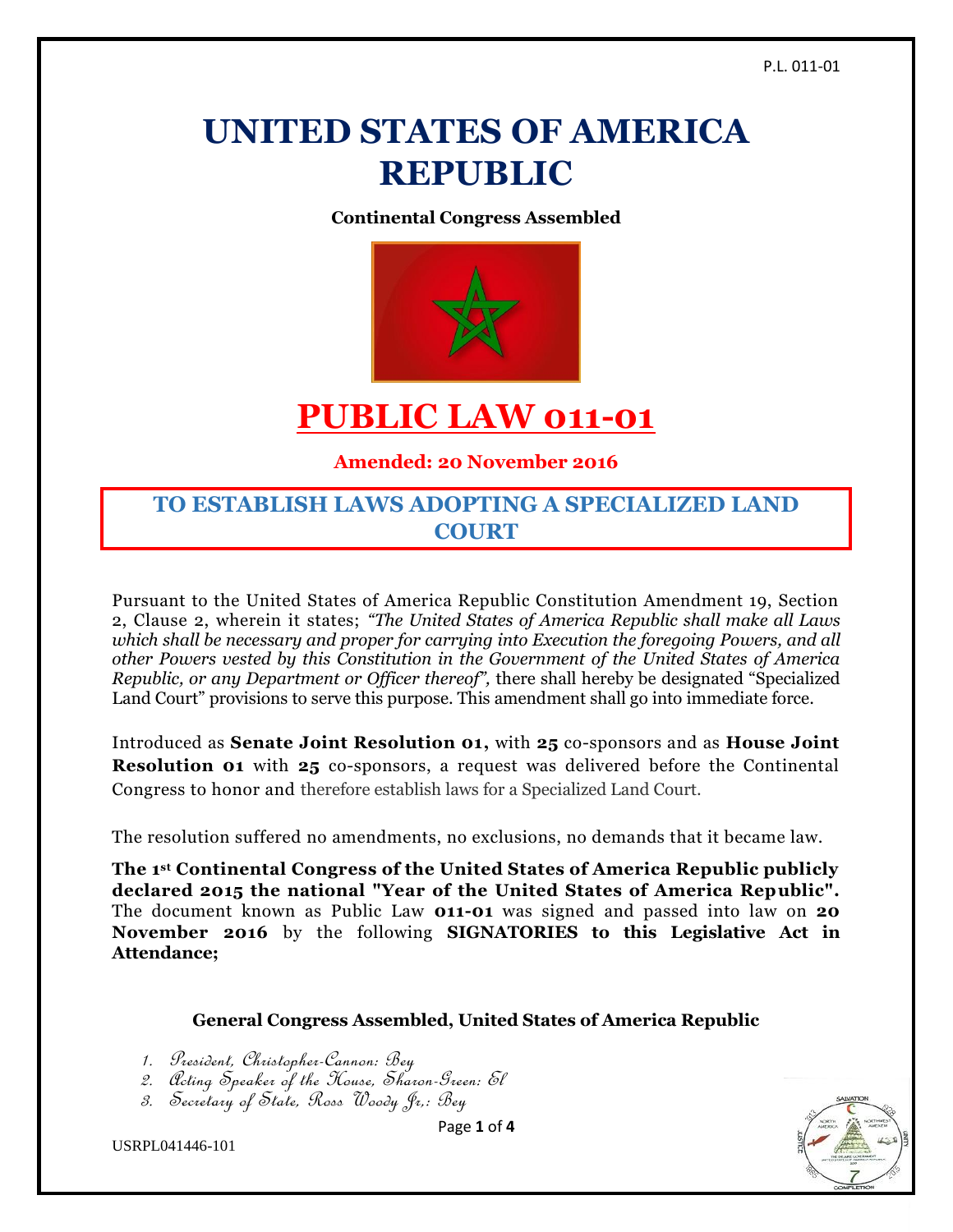#### P.L. 011-01

- 4. Attorney General, K-Charles: Bey
- 5. Treasurer, Kimberly Ware: Bey
- 6. Governor, North Carolina, Nasir Ma'at: El
- 7. Governor, Virginia, Darnell Brown: Bey
- 8. Lt. Governor, Virginia, Rich Wilson: Bey
- 9. Governor, Missouri, Floyd-Harris: Bey
- 10. Governor, California G. Riller: El
- 11. Lt. Gov. Ohio, Galen-Carson: Bey
- 12. Senator, Illinois, Shirlean McMullen: Bey
- 13. Senator, Illinois, Saadiq: Bey
- 14. Senator, Illinois, Clayton Ronald-Henderson: El
- 15. Senator, Georgia, Ronnell-Gray: Bey
- 16. Senator, Colorado, Kakuyon: El
- 17. Senator, North Carolina, Hope Ma'at: El
- 18. Representative, Colorado, Ajoa: Bey
- 19. Chief Justice, Romulus Dorsey: El
- 20. Foreign Affairs Minister, Rafael-Vazquez: El
- 21. Public Minister, William L. Salter III,: El
- 22. Public Minister, Linda Ann Bashful: El
- 23. Public Minister, Maurice Reynolds: Bey
- 24. Vicegerent Commissioner, Leslie-Atkins: El,
- 25. Vicegerent, Michigan, Damon-Lewis: El

It reads as follows:

#### **PUBLIC LAW 011-01, on 20 November 2016**

#### **JOINT RESOLUTION**

#### **Authorizing and requesting the President**

to adopt a 'Specialized Land Court' granted by the National Constitution of the United States of America Republic [hereinafter referred to as U.S.A.R.], which support the birth-right inheritance of Moorish Nationals, We The Moorish American People, to the VAST/VAS ESTATE EXPRESS TRUST, and the application of laws based on rules of evidence. This involves issuing court decrees and providing instructions upon the U.S.A.R. Recorder of Deeds (Registrar) who will record its' [the courts] judgments for all property conveyed into the VAST/VAS ESTATE EXPRESS TRUST.

**Desiring** to promote social and economic well-being while contributing to the "national" development; and to provide a secure, stable and trustworthy record of land ownership and recorded interests;

**Recognizing** that "An Act Concerning Land Titles", approved May 1897, the Registered Titles (Torrens) Act [765 ILCS 35/0.01 et seq.], (hereinafter "Torrens") a system by which tracts of land are registered and that a State's court (Special Land Court) is vital in this registration effort;

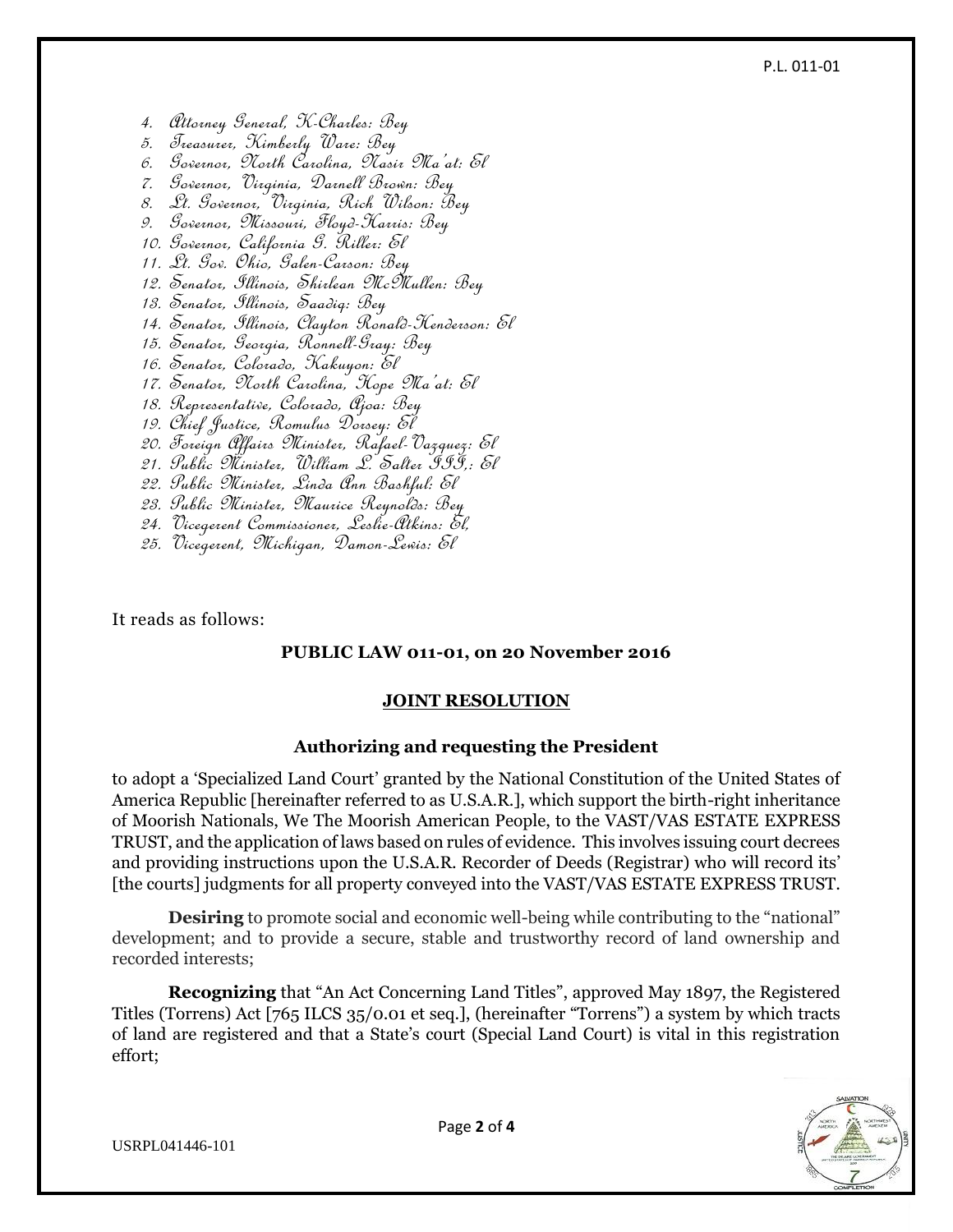**Deciding** through its legislation that the State court will preside over complaints, petitions and application; conduct; judgments, notices and decrees on behalf of lawfully incorporated and chartered societies, Nationals/Citizens of U.SA.R. who seek or have conveyed property into the aforementioned "trust";

**Recognizing** various states in the late 19<sup>th</sup> century uniformly adopted the Torrens Registration Act but with conflicting provisions of state constitutions; and that this act is not a special law regulating practice in courts of justice in contravention of former Ill. Const. (1870), Art IV, §22 (see now Ill. Const. (1970), Art. IV, §13); as this Act is not one relating to practice in courts of record but rules of evidence;

**Recognizing** the need to issue decrees of registration and register documents, or any other land transactions for the benefit of landowners;

**Expressing** that, "We the Moorish American People are the true inheritants/heirs of the Americas by birthright of their forefathers/mothers and indicated by the "evidence" of the VAST/VAS ESTATE EXPRESS TRUST number recorded in Cook County Recorder of Deeds, Chicago, Illinois on August 1, 1928 at 2:52pm; and surviving literature in form of an express will bequeathed to said inheritants/heirs by their Guardian, Noble Prophet Drew Ali;

**Requiring** a judicial system by which lawfully incorporated and chartered Societies, Nationals/Citizens of U.S.A.R. will register and convey land safely into the VAST/VAS ESTATE EXPRESS TRUST;

**Understanding** that the Torrens act controls essentially all dealing(s) with registered lands; and there is no provision of this Act concerning land titles which prescribes any different registration procedures;

**Desiring** to provide a secure, stable and trustworthy record of land ownership and recorded interests;

**Realizing** that through the State and its statutes, its property is then managed and administered for those Nationals/Citizens;

**Desiring** to have full compliance involving our court's decree, our State and instruction upon the Recorder of Deeds/Registrar to record its judgment;

**WHEREAS,** the United States of America Republic, being a perpetual corporation is an autonomous State government lawfully incorporated and chartered for the benefit and protection of "We The Moorish American People", by its Declaration, National Constitution and By-Laws, and aforementioned Articles;

**WHEREAS** this Nation now faces great challenges that will test this Nation as it has never been tested before; and

**WHEREAS** that renewing our knowledge of Law, Divine and National and having faith in Our Universal Creator through Holy Scriptures of the Koran of the Moorish Science Temple of America, the Holy Bible and the Great Qu'ran of Mohammed as we honor all the divine Prophets Jesus, Mohammed, Buddha and Confucius. Therefore, the **Laws and Constitution of the United States of America Republic** and knowledge of the aforementioned Holy Scriptures can only strengthen our nation**.** I, President Christopher H- Cannon: Bey, therefore establish



USRPL041446-101